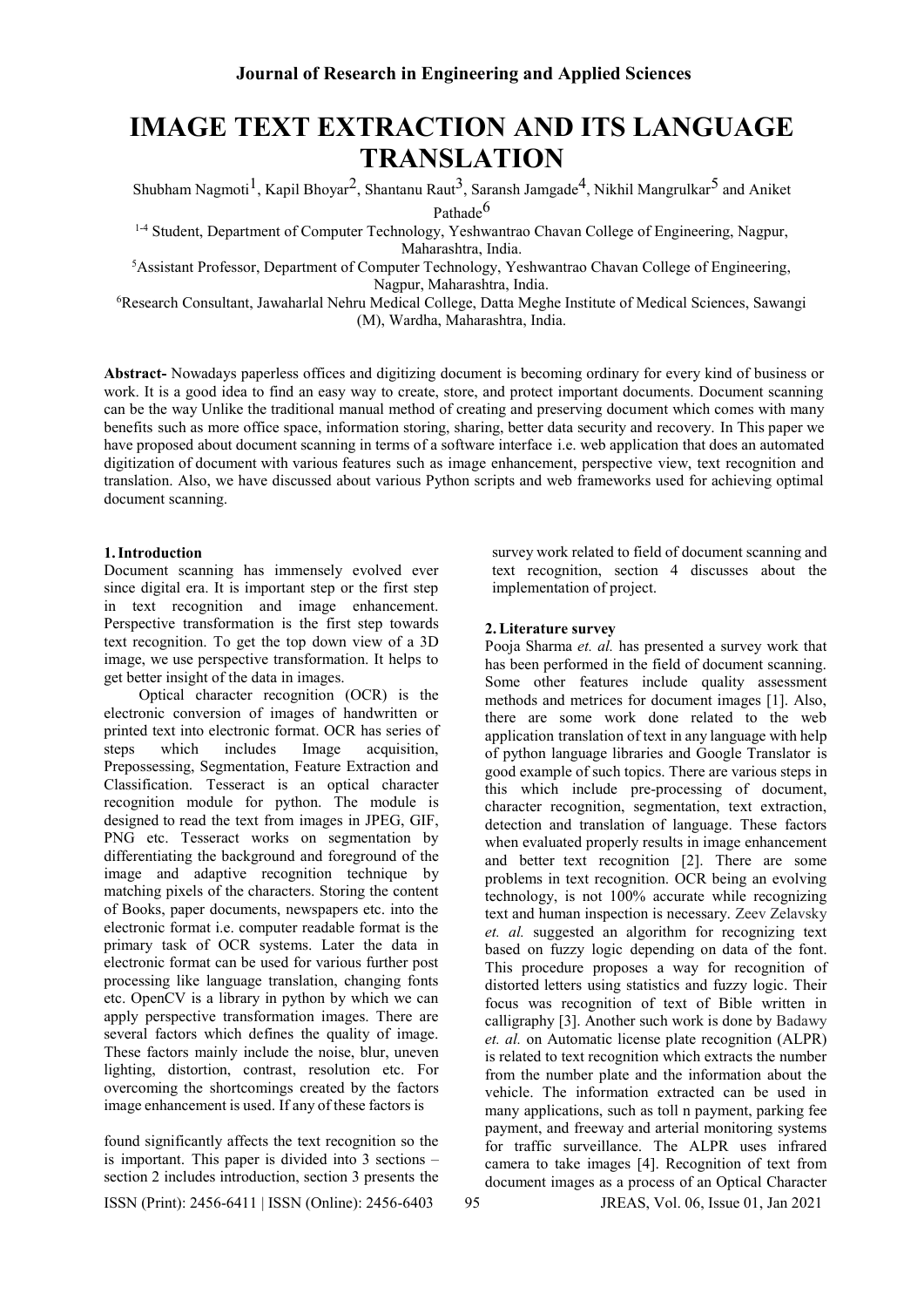Recognition (OCR) system is important concept [5]. There are different technologies for automatic identification and establishing position of OCR among these techniques. Shyam G.Dafe *et. al.* have presented different steps that are involved in the OCR system[6].

#### **3.Implementation**

This project is implemented in python using its image processing library OpenCV and tesseract. For language translation google translation API (googletrans) is used.



Fig. 1: Block diagram of OCR system

The above Fig. 1 shows block diagram is of the OCR system which gives us the brief idea about the processing. Firstly, there is scanning(reading) task which is the input to the system. Then the OCR methodology is applied to that read image. Using tesseract module text is extracted from the input image. This extracted text can be then proceeded to the translation into different languages.

# 1)Perspective transformation:

Perspective transformation is the first step towards text recognition. To get the the top down view of a 3D image, we use perspective transformation. It helps to get better insight of the data in images. OpenCV is a library in python by which we can apply perspective transformation images.

## 2) Text recognition:

Tesseract is an optical character recognition module for python. The module is designed to read the text from images in JPEG, GIF, PNG, etc. Tesseract works on segmentation by differentiating the background and foreground of the image and adaptive recognition technique by matching pixels of the characters.

didn't do, however, was apply for financial aid-the Nagels incorrectly assumed that Kevin's \$100,000-a-year income would automatically disqualify them-or take out a student loan to cover some of Debbie's tuition costs. Says Kevin: "We realize that was a mistake.")

often match the aid packages offered by competitors. Claire Matthews, vice president of enrollment at **Connecticut College, says** that last year one New Jersey couple called her about Connecticut College's \$6,144 assistance package.

#### Fig. 2: Input image.jpg

Fig. 2 is text image as the input to the OCR system and it goes through two passes of recognition in tesseract. Adaptive thresholding is done on the

```
didn't do, however, was apply for
financial aid-the Nagels incor-
ectly assumed that Kevin's
$100,000-a-year income would
automatically disqualify them-or
take out a studear loan to cover
some of Debbie's tuition casts.
Says Kevin: "We realize that was a
nistake.")
often match the aid
packages offered by
competitors. Claire
Matthews, vice president
of enrotiment at
Connecticut College, says
hat last year one New:
Jersey couple called her
about Connecticut College's
56,144 assistance package.
```
input image to make it a binary image. Now the system checks for lines and words in the image. After the two passes of recognition, the text is extracted

## Fig 3: Generated output

The figure (Fig. 3) shows the extracted text from the input image using tesseract module that is imported in python code.

#### 3)Language Translation:-

Google translate API can be used to translate a text into other languages known to Google translator. Googletrans is a free python library that implemented google translate API.